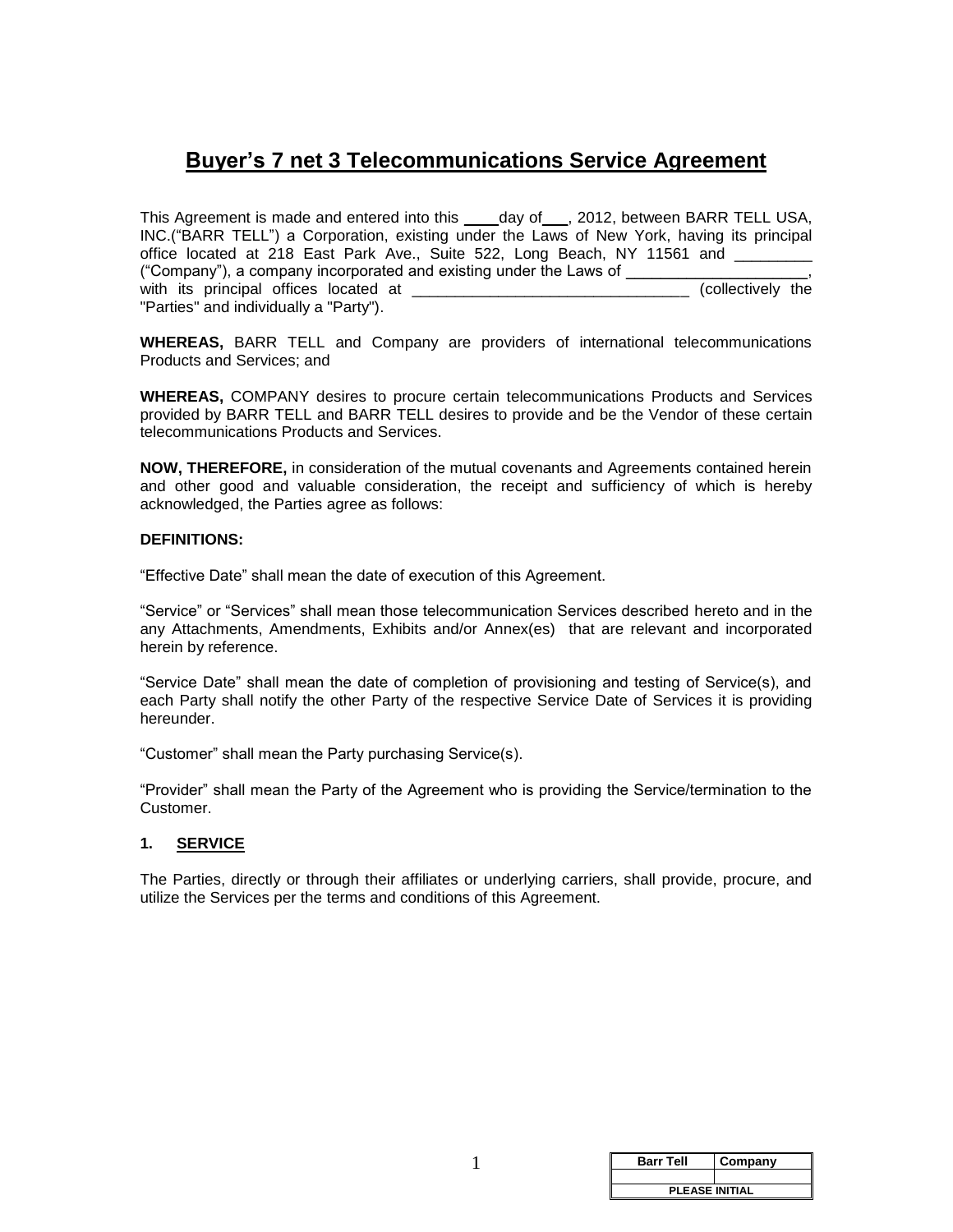### **2. TERM**

This Agreement shall commence on the Effective Date and shall continue to be in force unless and until terminated in accordance with the terms hereof. The Parties may terminate this Agreement, and/or terminate or suspend any Service provided to Customer under it, at any time without liability upon thirty (30) days prior written notice. The Parties may terminate this Agreement without liability on five (5) days prior written notice to Customer for any breach of this Agreement including, but not limited to, a failure by Customer to pay in a timely manner any charges for Services rendered. In addition, either Party may terminate this Agreement immediately without notice or liability in the event that either Party deems such actions necessary due to Customer's use of the Services for unlawful purposes or in an unlawful manner, or in order to protect or preserve either Party's network. In the event of any termination of this Agreement each Party shall pay the other Party for all Service rendered through and including the date of termination.

#### **3. CONNECTIONS**

Where applicable, each Party shall be responsible to connect to the other Party's network at one of the other Party's network interconnection locations, and the Parties shall be responsible to procure, at their own expense, the necessary facilities or equipment required to interconnect to such locations. The Parties shall endeavor to provide the Services on the Service Date and they shall be solely responsible to coordinate the provisioning of their respective matching facilities and/or equipment (where applicable) by the Service Date. The Parties shall coordinate the management of their respective network facilities. The Parties also shall interface on a 24 hours/7 days a week basis to assist each other with the isolation and repair of any facility faults in their respective networks.

#### **4. RATES**

a) During the term of this Agreement, BARR TELL shall charge for the telecommunication Services, and the "Company" shall pay for such telecommunication Services, the amount determined by using the rates set forth in *Annex A.*

b) BARR TELL shall have the right to modify the rates and conditions set forth in Annex "A" at any time, but shall give the other Party at least five (5) days prior written notice.

#### **5. PAYMENT TERMS**

The Parties hereby acknowledge that charges for the Services shall be billed on a Seven net three day terms and or as agreed terms basis and shall be payable, in US dollars (30) days from the receipt of the invoice. Late payments shall be assessed a late charge of 1.5% per month or the maximum amount permitted by law, whichever is less.

For Services provided by SONAR; Company can wire transfer payments to:

BARR TELL USA INC Account: # 447702411 CHASE Bank 225 Havemeyer St Brooklyn, NY 11211 Tel: 718-782-2304

#### **6. TAXES**

:

| <b>Barr Tell</b>      | Company |  |
|-----------------------|---------|--|
|                       |         |  |
| <b>PLEASE INITIAL</b> |         |  |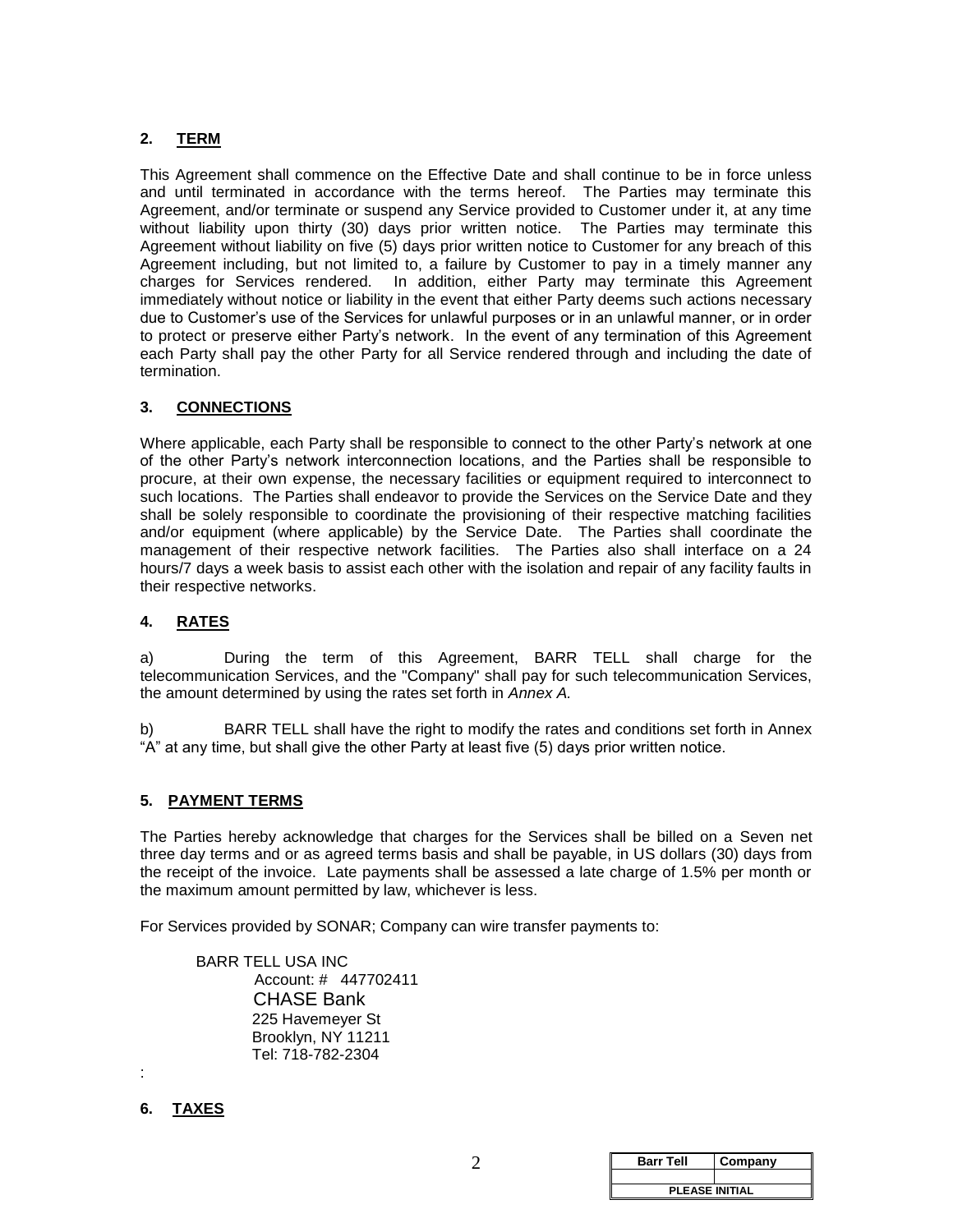The Parties acknowledge and understand that all charges stated in the attached Annexes are computed exclusive of any applicable use, excise, gross receipts, sales and privilege taxes, duties, fees, or other taxes or similar liabilities (other than general income or property taxes). Such Additional Charges shall be paid by the Customer in addition to all other charges provided herein. If the Customer has an exemption to any applicable taxes and/or surcharges they must provided to BARR TELL in writing prior to the commencement of service.

### **7. DISPUTES**

Should either Party dispute any of the charges on the invoice, it shall notify the other Party of the disputed charges not later than seven (14) days from the date of invoice. Said dispute shall set forth in writing all details concerning the disputed charges. In the event of a dispute; the entire invoice shall be paid in accordance with the payment terms set forth herein. Disputes shall be reviewed and resolved within fifteen (15) days of receipt of written dispute. However, the Provider shall have no obligation to review disputed charges until the disputed invoice is paid in full. In the event such dispute is resolved in favor of Customer, Provider shall provide Customer with a credit against future billing in the amount of the disputed billing. In the event that Customer fails to pay an invoice in full because of a billing dispute, Provider shall have the right, after giving Customer five (5) days prior written notice, to suspend all or any portion of the Services until such time as the dispute is resolved or to require Customer to provide additional security deposit.

#### **8. WARRANTY**

The Parties shall use reasonable efforts under the circumstances to maintain overall network quality. The quality of Service provided hereunder shall be consistent with other common carrier industry standards, government regulations and sound business practices.

THE PARTIES MAKE NO OTHER WARRANTIES ABOUT THE SERVICE PROVIDED HEREUNDER, EXPRESS OR IMPLIED, INCLUDING BUT NOT LIMITED TO ANY WARRANTY OF MARKETABILITY OR FITNESS FOR A PARTICULAR PURPOSE OR USE.

#### **9. FRAUDULENT CALLS**

a) The Provider shall not be responsible or liable for any interruption, diminution, or failure of service, in whole or in part, and in no event shall the Provider be responsible or liable for any incidental or consequential damages incurred by Customer or any user of Customer's service.

b) Customer shall indemnify and hold the Provider harmless from and against all costs, expenses, losses, damages, claims and actions of any kind arising from or related to fraudulent calls of any nature which may comprise a portion of the Service to the extent that the Party claiming the call(s) in question to be fraudulent is (or was at the time of the call) a Customer or end-user of the Service. Customer shall not be excused from paying the Provider for Service provided to Customer, or any portion thereof, on the basis that fraudulent calls comprised a corresponding portion of the Service.

#### **10. LIMITATION OF LIABILITY**

IN NO EVENT SHALL EITHER PARTY HERETO BE LIABLE TO THE OTHER PARTY FOR ANY INDIRECT, SPECIAL, INCIDENTAL OR CONSEQUENTIAL LOSSES OR DAMAGES, INCLUDING WITHOUT LIMITATION, LOSS OF REVENUE, LOSS OF CLIENTS, LOSS OF GOODWILL OR LOSS OF PROFITS ARISING IN ANY MANNER FROM THIS AGREEMENT AND THE PERFORMANCE OR NONPERFORMANCE OF OBLIGATION HEREUNDER.

| <b>Barr Tell</b>      | Company |
|-----------------------|---------|
|                       |         |
| <b>PLEASE INITIAL</b> |         |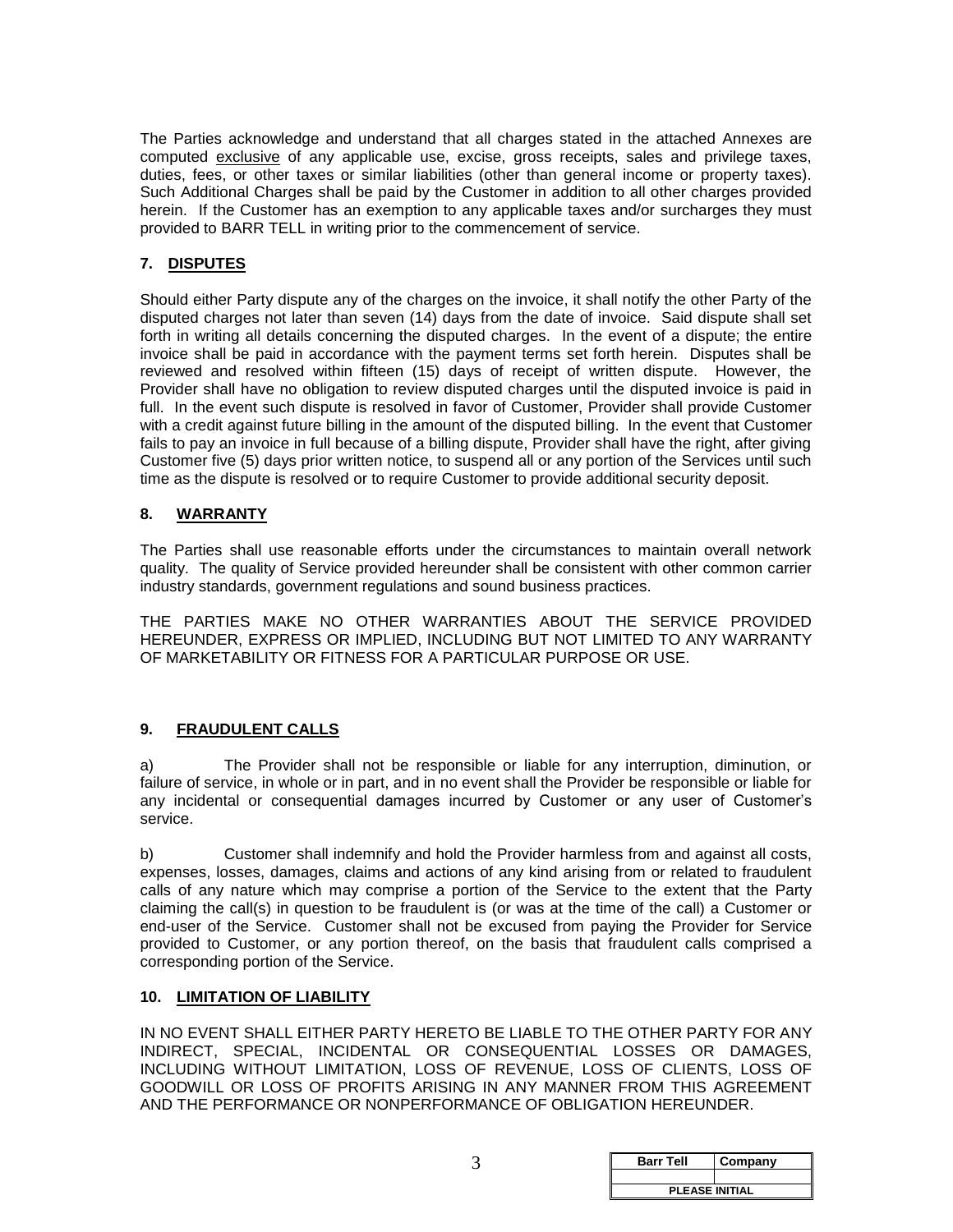#### **11. FORCE MAJURE**

No failure or omission by either Party to carry out or observe any of the terms and conditions of this Agreement, other than any payment obligation shall give rise to any claim against such Party or be deemed a breach of this Agreement if such failure or omission arises from an act of God, and act or omission of Government, insurrection of civil disorder, war or military operations, national or local emergency, acts or omissions of Government, highway authority or other competent authority, industrial disputes of any kind (whether or not involving the Party's employees), fire, lighting, explosion, flood, subsidence, inclement weather, acts or omissions of persons or bodies for whom the Party is not responsible or any other cause whether similar or dissimilar outside such Party's control.

## **12. PROPRIETARY INFORMATION AND CONFIDENTIALITY**

Shall commence on the Effective Date and shall terminate either: 1) two years immediately following the termination of this Agreement, or 2) two years after the termination or expiration of any other Agreement between the Parties, whichever occurs later. Notwithstanding such expiration or termination, confidentiality pursuant to this Agreement shall survive with respect to any Proprietary Information received prior to such expiration or termination for as long as the Proprietary Information remains confidential.

#### **13. SEVERABILITY**

If any provision, subsection or sentence contained in this Agreement is found to be unenforceable in any respect, such unenforceability shall not affect the other provisions of this Agreement, and this Agreement shall be construed as if such enforceable provision had never been contained herein.

## **14. NO AGENCY**

Neither Party is authorized to act as an agent for, or legal representative of, the other Party and neither Party shall have the authority to assume or create any obligation on behalf of, in the name of, or binding upon the other Party. Customer shall not represent or intimate that Provider is responsible for the type or quality of Customer's services to a third party customer.

#### **15. SUSPENSION OF SERVICES**

In the event payment in full is not received from either Party when due, the other Party shall have the right, after giving the defaulting Party one (1) day prior written notice, to suspend all or any portion of the Service to the defaulting Party until such time as such Party has paid in full all charges then due, including any late fees.

#### **16. BINDING AGREEMENT**

This Agreement and the Parties' described obligations shall be binding on the representatives, assigns and successors of the Parties and shall inure to the benefit of the assigns and the successors of the Parties.

#### **17. AMENDMENTS**

This Agreement may not be modified, except by a written document signed by authorized officers of the Parties hereto.

| <b>Barr Tell</b>      | Company |  |
|-----------------------|---------|--|
|                       |         |  |
| <b>PLEASE INITIAL</b> |         |  |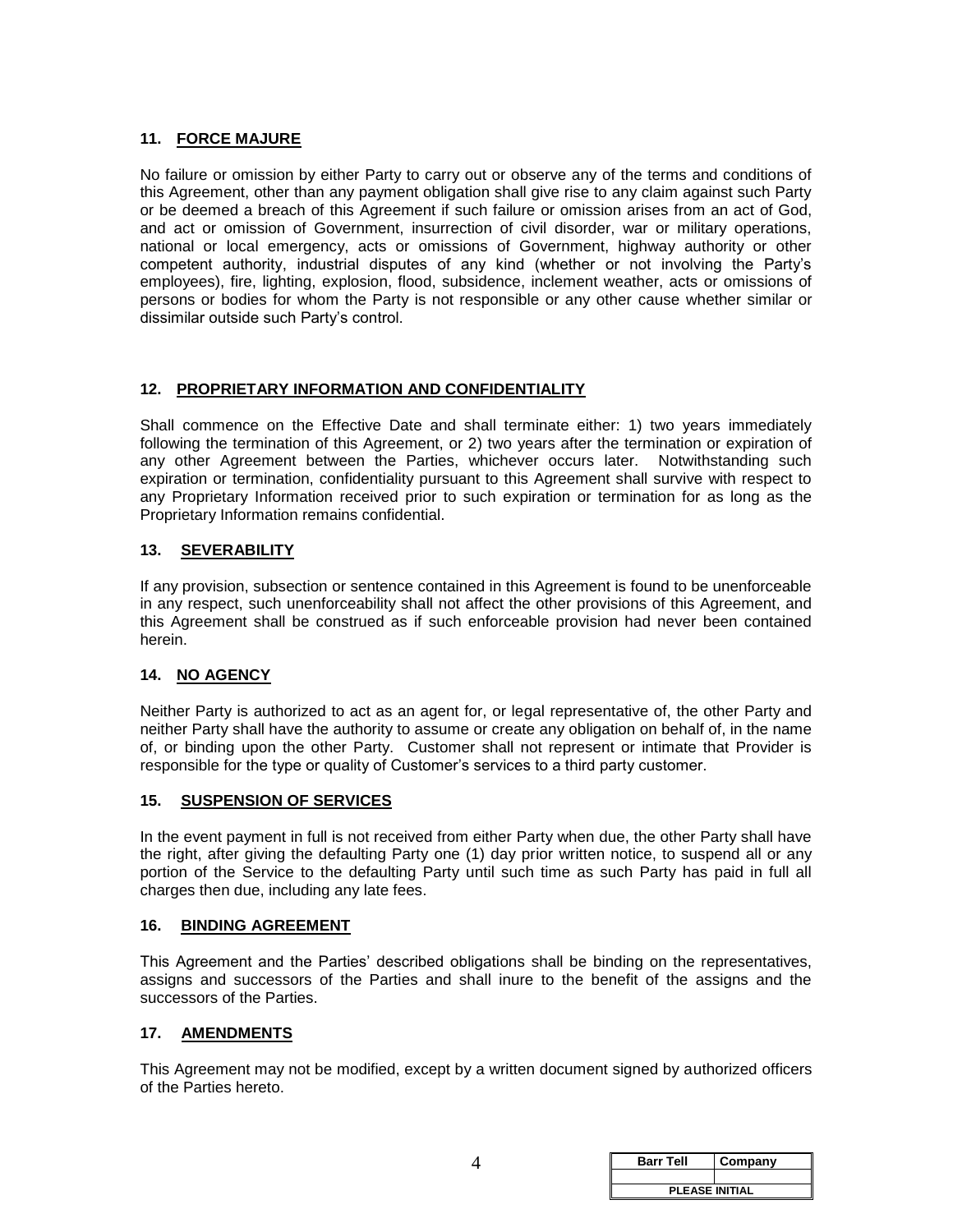#### **18. NOTICES**

All notices, requests or other communications hereunder shall be in writing, addressed to the Parties at the address indicated in this Agreement or as otherwise stated in the relevant Annex hereto in respect of any particular Service. Notices mailed by registered or certified mail shall be deemed to have been received by the addressee on the fifth business day following the mailing or sending thereof. Notices sent by facsimile shall be deemed to have received when the delivery confirmation is received. Any notices of change of address shall be deemed to have been received only when actually received.

a) In the case of BARR TELL USA, INC:

Address: Barr Tell USA, Inc. 452 Broadway Brooklyn, NY 11211 Office: 212 226-4420 Fax: 212 812-6405 Attn: Yisrael Spitz, CEO email: yes@barrtell.com

b) In the case of the "Company":

Attention: Direct Number Facsimile: E-mail:

#### **19. NO-WAIVER**

The failure to enforce or to require the performance at any time of any of the provisions of this Agreement shall not be construed to be a waiver of any other provision and shall not affect either the validity of this Agreement or any part hereof or the right of any Party thereafter to enforce each and every provision of this Agreement.

#### **20. HEADINGS**

The headings in this Agreement are for reference purposes only and shall not affect the meaning or interpretation of this Agreement.

#### **21. CHOICE OF LAW**

This Agreement shall be interpreted, construed and governed in accordance with the federal laws of the United States of America and the laws of the State of New York, without regards to the choice of law principles thereof.

Any civil action or other legal proceeding arising out of or relating to this Agreement or any dealings between the Parties' officers, directors, employees, or agents on the other hand, whether brought before or after any termination of this Agreement, shall be brought and heard only in a state or federal court located in New York,, NY and the Parties hereto expressly waive any rights under any law or rule to cause any such proceeding to be brought and heard in any other location. The Parties consent to jurisdiction in any state or federal court located in New York, NY in any civil action or other legal proceeding arising out of or relating to this Agreement.

| <b>Barr Tell</b>      | Company |  |
|-----------------------|---------|--|
|                       |         |  |
| <b>PLEASE INITIAL</b> |         |  |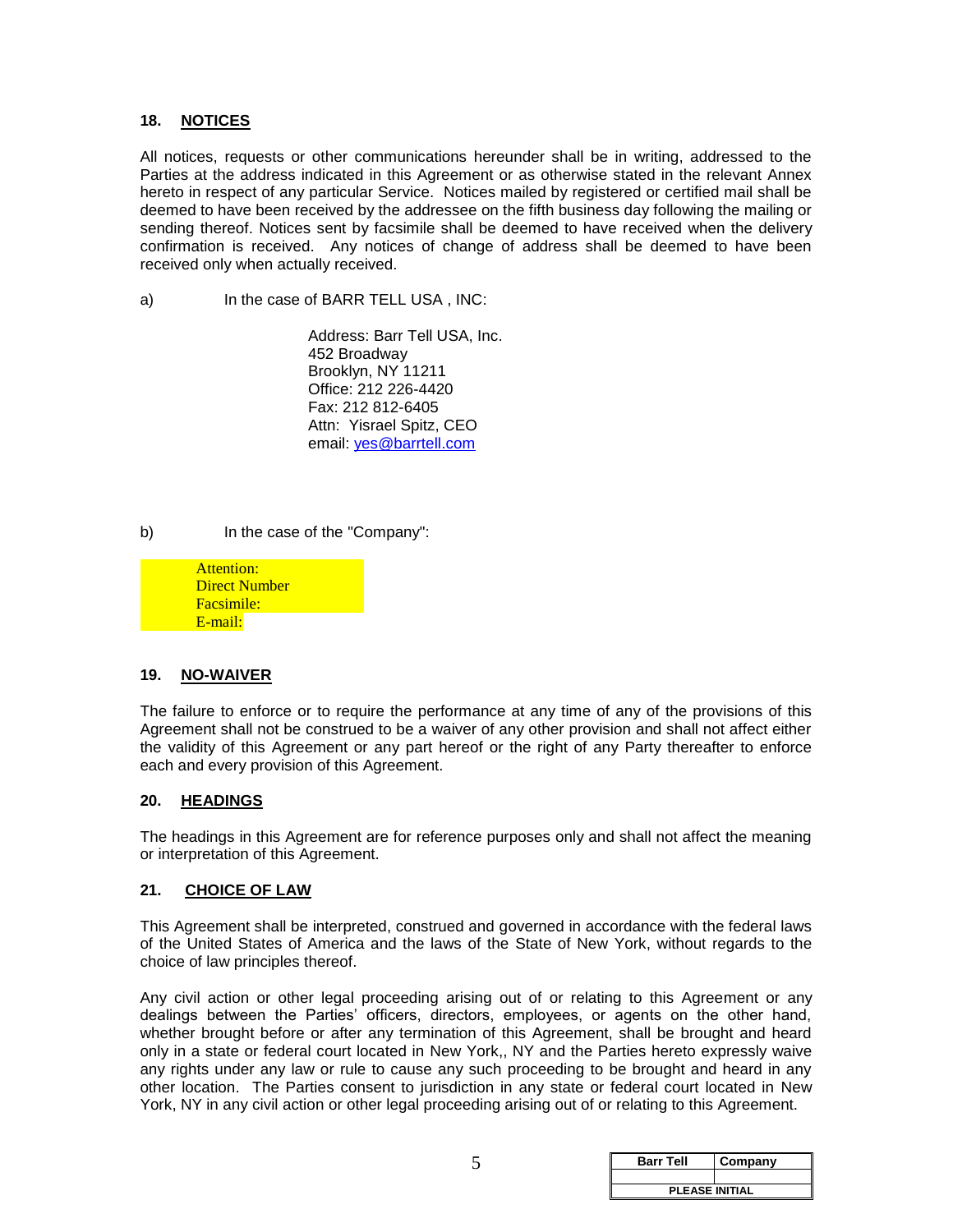#### **22. ENTIRE AGREEMENT**

This Agreement and the Schedules attached hereto set forth the full Agreement of the Parties with respect to the subject matter hereof, and supersede any prior Agreement or understanding.

IN WITNESS WHEREOF, each of the Parties have executed this Agreement in duplicate, or caused this Agreement to be executed in duplicate by a duly authorized officer, as of the effective date above written.

|        | Company: BARR TELL USA, Inc                   |       |  |
|--------|-----------------------------------------------|-------|--|
|        |                                               |       |  |
| Name:  | <u> Andrew Marian (1989)</u>                  |       |  |
| Title: | <u> 1989 - Andrea Andrew Maria (h. 1989).</u> |       |  |
| Date:  |                                               | Date: |  |

| <b>Barr Tell</b>      | Company |
|-----------------------|---------|
|                       |         |
| <b>PLEASE INITIAL</b> |         |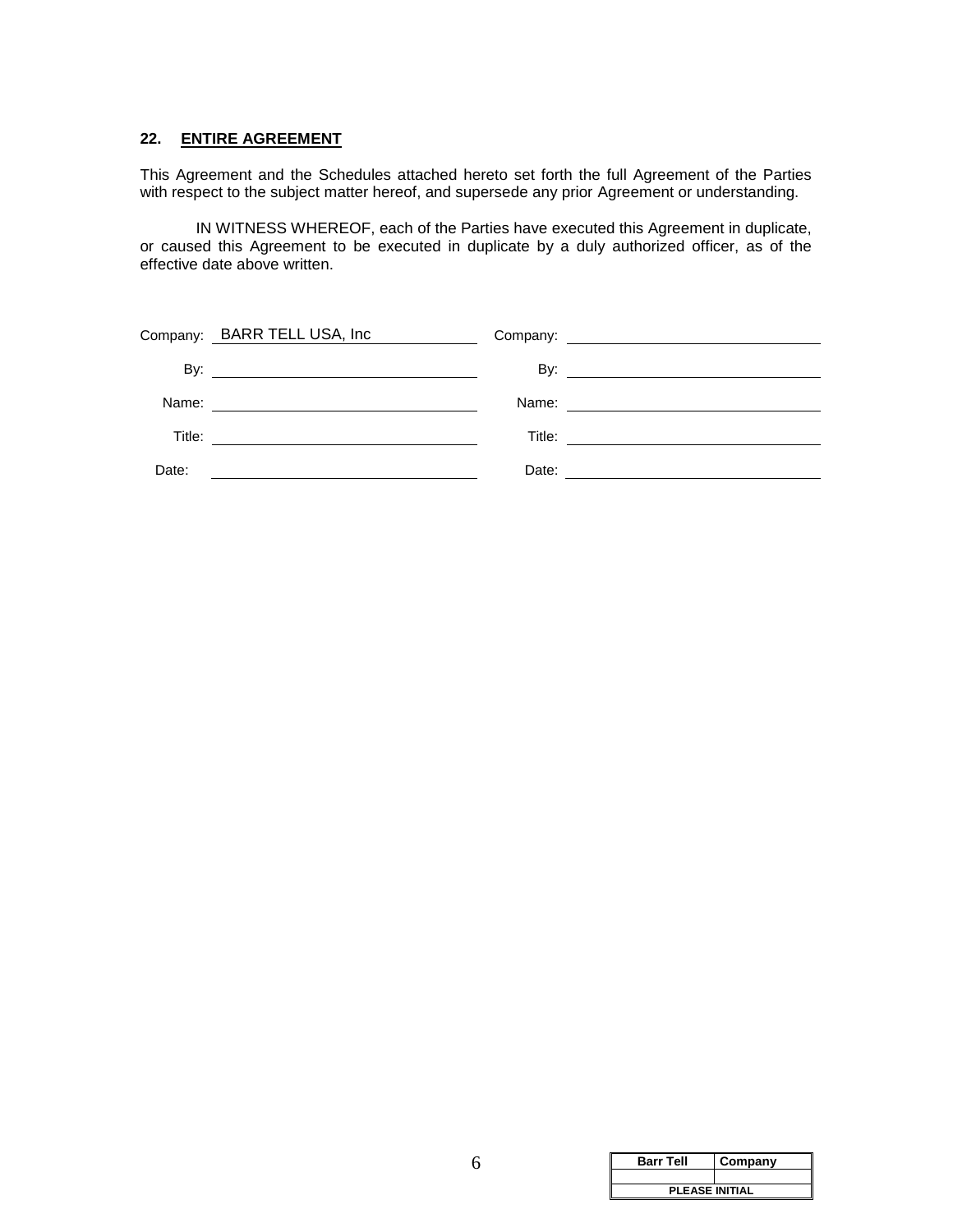# **Annex A**

## BARR TELL TARIFFS

BARR TELL destinations tariffs shall consist of the following:

## **Billing**

Billing shall be at the Established Rate, with **1/1 billing increments, unless otherwise noted:**

| <b>Destination</b> | <b>Country Code/City<br/>Code</b> | Rate | <b>Effective Date</b> |
|--------------------|-----------------------------------|------|-----------------------|
|                    |                                   |      |                       |
|                    |                                   |      |                       |
|                    |                                   |      |                       |
|                    |                                   |      |                       |

| <b>Barr Tell</b>      | Company |  |
|-----------------------|---------|--|
|                       |         |  |
| <b>PLEASE INITIAL</b> |         |  |